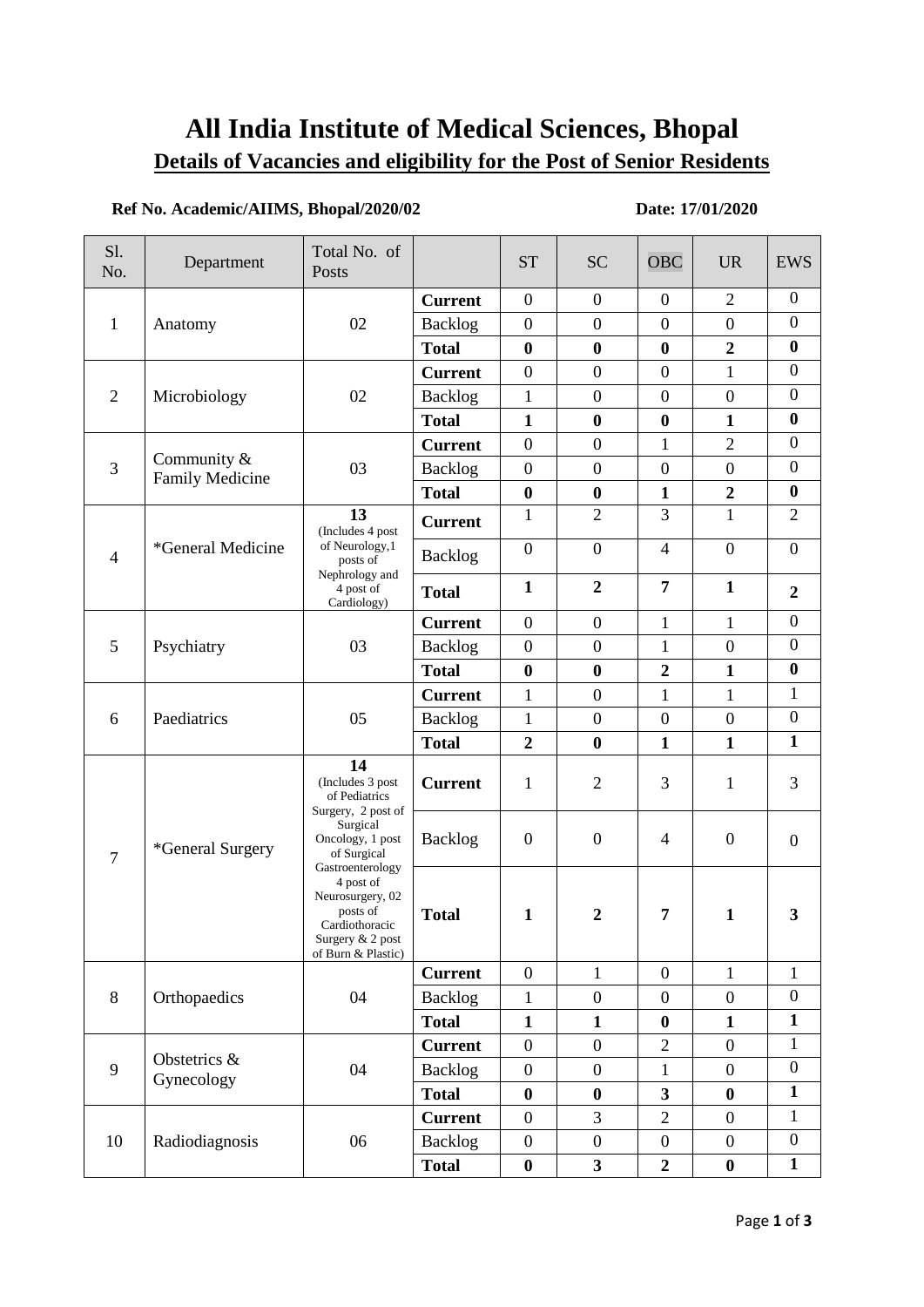| $\overline{SI}$ .<br>No. | Department                                     | Total No. of<br>Posts |                | <b>ST</b>        | <b>SC</b>        | <b>OBC</b>       | <b>UR</b>               | <b>EWS</b>              |
|--------------------------|------------------------------------------------|-----------------------|----------------|------------------|------------------|------------------|-------------------------|-------------------------|
| 11                       | Anesthesiology                                 | 04                    | <b>Current</b> | $\overline{0}$   | $\boldsymbol{0}$ | $\overline{0}$   | $\boldsymbol{0}$        | $\boldsymbol{0}$        |
|                          |                                                |                       | Backlog        | $\boldsymbol{0}$ | $\overline{2}$   | $\overline{2}$   | $\boldsymbol{0}$        | $\boldsymbol{0}$        |
|                          |                                                |                       | <b>Total</b>   | $\bf{0}$         | $\overline{2}$   | $\overline{2}$   | $\bf{0}$                | $\bf{0}$                |
| 12                       | <b>ENT</b>                                     | 02                    | <b>Current</b> | $\mathbf{1}$     | $\mathbf{1}$     | $\overline{0}$   | $\overline{0}$          | $\overline{0}$          |
|                          |                                                |                       | Backlog        | $\overline{0}$   | $\overline{0}$   | $\overline{0}$   | $\overline{0}$          | $\overline{0}$          |
|                          |                                                |                       | <b>Total</b>   | $\mathbf{1}$     | $\mathbf{1}$     | $\bf{0}$         | $\bf{0}$                | $\boldsymbol{0}$        |
| 13                       | Physical Medicine<br>& Rehabilitation          | 01                    | <b>Current</b> | $\theta$         | $\overline{0}$   | $\overline{0}$   | $\mathbf{1}$            | $\overline{0}$          |
|                          |                                                |                       | Backlog        | $\overline{0}$   | $\overline{0}$   | $\overline{0}$   | $\overline{0}$          | $\overline{0}$          |
|                          |                                                |                       | <b>Total</b>   | $\bf{0}$         | $\bf{0}$         | $\bf{0}$         | $\mathbf{1}$            | $\bf{0}$                |
|                          | Endocrinology &<br>Metabolism                  | 02                    | <b>Current</b> | $\boldsymbol{0}$ | 1                | $\boldsymbol{0}$ | $\boldsymbol{0}$        | $\boldsymbol{0}$        |
| 14                       |                                                |                       | Backlog        | $\overline{0}$   | $\overline{0}$   | $\mathbf{1}$     | $\overline{0}$          | $\boldsymbol{0}$        |
|                          |                                                |                       | <b>Total</b>   | $\bf{0}$         | $\mathbf{1}$     | $\mathbf{1}$     | $\bf{0}$                | $\bf{0}$                |
| 15                       | Pulmonary<br>Medicine                          | 02                    | <b>Current</b> | $\overline{0}$   | $\overline{0}$   | $\overline{0}$   | $\overline{0}$          | $\overline{0}$          |
|                          |                                                |                       | Backlog        | $\overline{0}$   | $\boldsymbol{0}$ | $\overline{2}$   | $\boldsymbol{0}$        | $\boldsymbol{0}$        |
|                          |                                                |                       | <b>Total</b>   | $\bf{0}$         | $\bf{0}$         | $\overline{2}$   | $\bf{0}$                | $\bf{0}$                |
|                          | Nuclear Medicine                               | 02                    | <b>Current</b> | $\overline{0}$   | $\overline{0}$   | $\overline{0}$   | $\overline{2}$          | $\boldsymbol{0}$        |
| 16                       |                                                |                       | Backlog        | $\overline{0}$   | $\overline{0}$   | $\overline{0}$   | $\overline{0}$          | $\overline{0}$          |
|                          |                                                |                       | <b>Total</b>   | $\boldsymbol{0}$ | $\bf{0}$         | $\boldsymbol{0}$ | $\overline{2}$          | $\boldsymbol{0}$        |
| 17                       | **Trauma &                                     | 05                    | <b>Current</b> | $\overline{1}$   | $\overline{0}$   | $\mathbf{1}$     | $\mathbf{1}$            | $\mathbf{1}$            |
|                          | Emergency                                      |                       | <b>Backlog</b> | $\overline{0}$   | $\overline{0}$   | $\mathbf{1}$     | $\overline{0}$          | $\boldsymbol{0}$        |
|                          | Medicine                                       |                       | <b>Total</b>   | $\mathbf{1}$     | $\bf{0}$         | $\overline{2}$   | $\overline{\mathbf{1}}$ | $\overline{\mathbf{1}}$ |
| 18                       | Transfusion<br>Medicine & Blood<br><b>Bank</b> | 03                    | <b>Current</b> | $\theta$         | $\overline{0}$   | $\mathbf{1}$     | $\mathbf{1}$            | $\mathbf{1}$            |
|                          |                                                |                       | <b>Backlog</b> | $\overline{0}$   | $\boldsymbol{0}$ | $\overline{0}$   | $\boldsymbol{0}$        | $\overline{0}$          |
|                          |                                                |                       | <b>Total</b>   | $\bf{0}$         | $\bf{0}$         | $\mathbf{1}$     | $\mathbf{1}$            | $\mathbf{1}$            |
| 19                       | Pharmacology                                   | 01                    | <b>Current</b> | $\overline{0}$   | $\boldsymbol{0}$ | $\mathbf{1}$     | $\boldsymbol{0}$        | $\boldsymbol{0}$        |
|                          |                                                |                       | Backlog        | $\overline{0}$   | $\overline{0}$   | $\overline{0}$   | $\overline{0}$          | $\boldsymbol{0}$        |
|                          |                                                |                       | <b>Total</b>   | $\bf{0}$         | $\bf{0}$         | $\mathbf{1}$     | $\boldsymbol{0}$        | $\boldsymbol{0}$        |
| <b>Total</b>             |                                                | 78                    |                | 8                | 12               | 32               | 15                      | 11                      |

#### **Essential Qualifications:**

#### **Senior Residents:**

- A MCI/UGC recognized postgraduate medical degree viz. MD/MS/DNB in the respective discipline from a recognized University/Institute.
- Candidates with DM/M.Ch. in concerned specialty will be preferred in respective departments as applicable.
- DM in Neurology, Nephrology & Cardiology can also apply for General Medicine
- M.Ch in Burn & Plastic Surgery, Neurosurgery, Surgical Oncology, Surgical Gastroenterology and Paediatric surgery can also apply for General Surgery
- *\*\*Trauma & Emergency Medicine:* Post graduate medical degree viz MD (General Medicine / General Surgery / Anaesthesiology / Emergency Medicine) from recognized University / Institute.
- To be eligible for selection for these posts, the candidate should have passed the qualifying examination *before the date of Interview* & result declared to this effect on or before this date. The tenure of qualifying degree should also be completed *before the date of Interview.*
- Those Post graduate who have already completed 3 years of Senior Residency (Non-Academic) either at AIIMS or outside will not be considered. Any candidates who has done Senior Residency earlier the balance period will be considered.(Maximum 3 years)